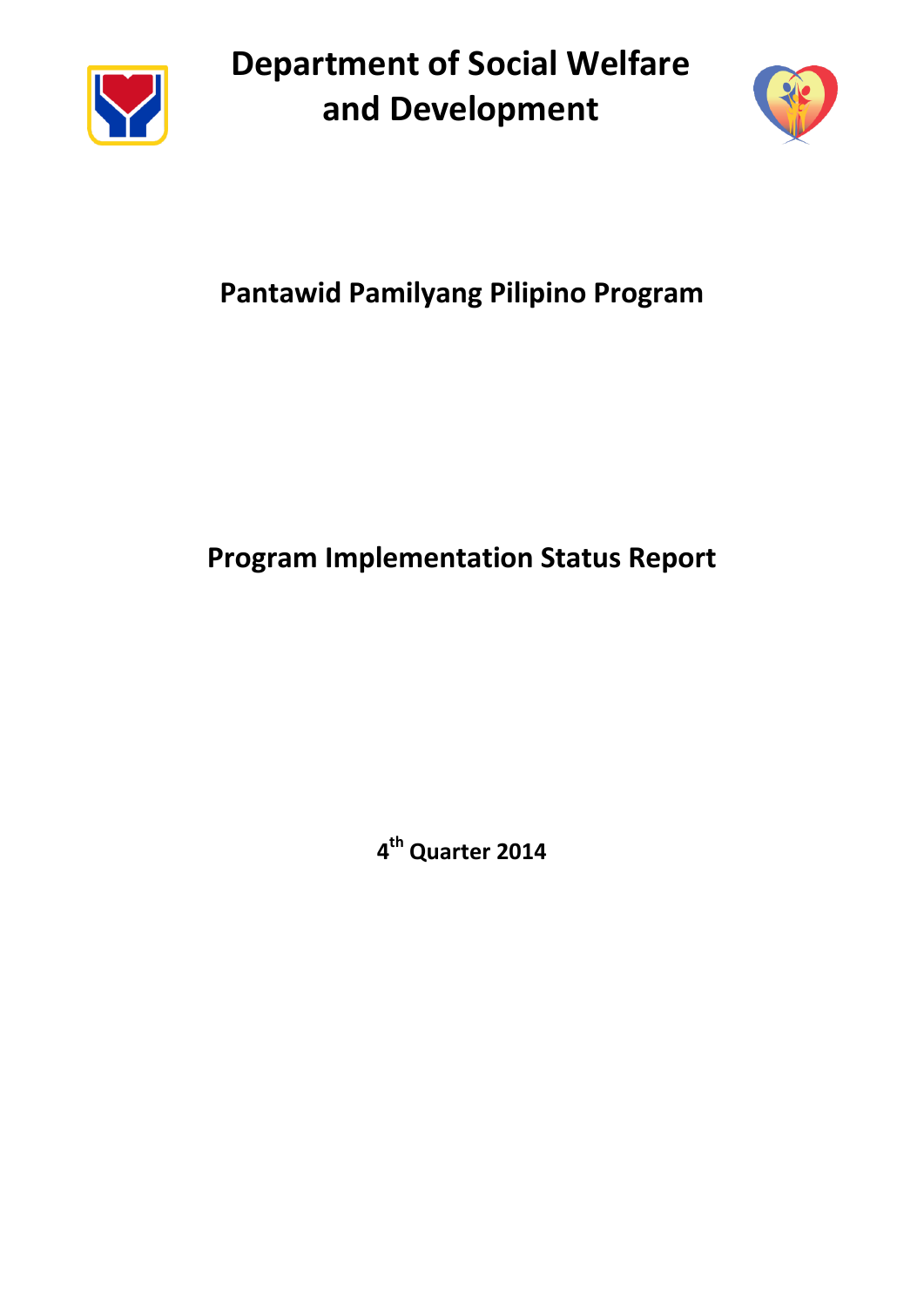## *Executive Summary*

As of 31 December 2014, the *Pantawid Pamilya* is being implemented in 144 cities and 1,483 municipalities in 80 provinces, wherein a total of 4,455,116 households are registered and active. Of the total number of households, 4,236,739 are covered by the regular Pantawid Pamilya program, while 218,377 households are covered by Modified Conditional Cash Transfer (MCCT). The MCCT covers beneficiaries who are not covered by the regular CCT such as homeless street families and IP households in geographically isolated and disadvantaged areas (GIDA). Of the total number of enrolled households, 1,821,649 (40.89%) are from Luzon, 1,725,190 (38.72%) from Mindanao, and 908,277 (20.39%) from Visayas.

The total cash grant paid to eligible and compliant *Pantawid Pamilya* household beneficiaries for periods one to five (P1-P5), covering January to October 2014 is PhP38,648,135,100.00 as of December 2014. Of this amount, PhP19,846,970,800.00 was for education grants and PhP18,801,164,300.00 was for health grants.

*Pantawid Pamilya* operates three major systems: Beneficiary Update System (BUS), Compliance Verification System (CVS), and Grievance Redress System (GRS).

From January-December 2014, a total of 6,677,060 updates under BUS were approved, 5,440,331 or 81.48% of which are changes/new enrolment in school. Updating the beneficiaries' health and education status is a continuous process to ensure beneficiaries are availing the maximum health and education grants.

On the other hand, CVS reported high compliance rates on health (97.20%), education (96.49%), and attendance to FDS (94.86%) during the monitoring period for the months of September and October. This shows that poor households are maintaining their co-responsibilities as beneficiaries: children are in school and availing health services, while grantees are attending the FDS and increasing their knowledge and skills on parenting.

Since the GRS started in 2009, a total of 53,025 households have already been delisted from the program. On the other hand, 261,443 households have been deactivated or are pending for validation from the program. This is to continuously address complaints on inclusion errors and maintain a clean database of beneficiaries. For the  $3<sup>rd</sup>$  Quarter 2014, there were 19,104 complaints encoded and recorded in the GRS, 10,108 (52.91%) of which have been resolved.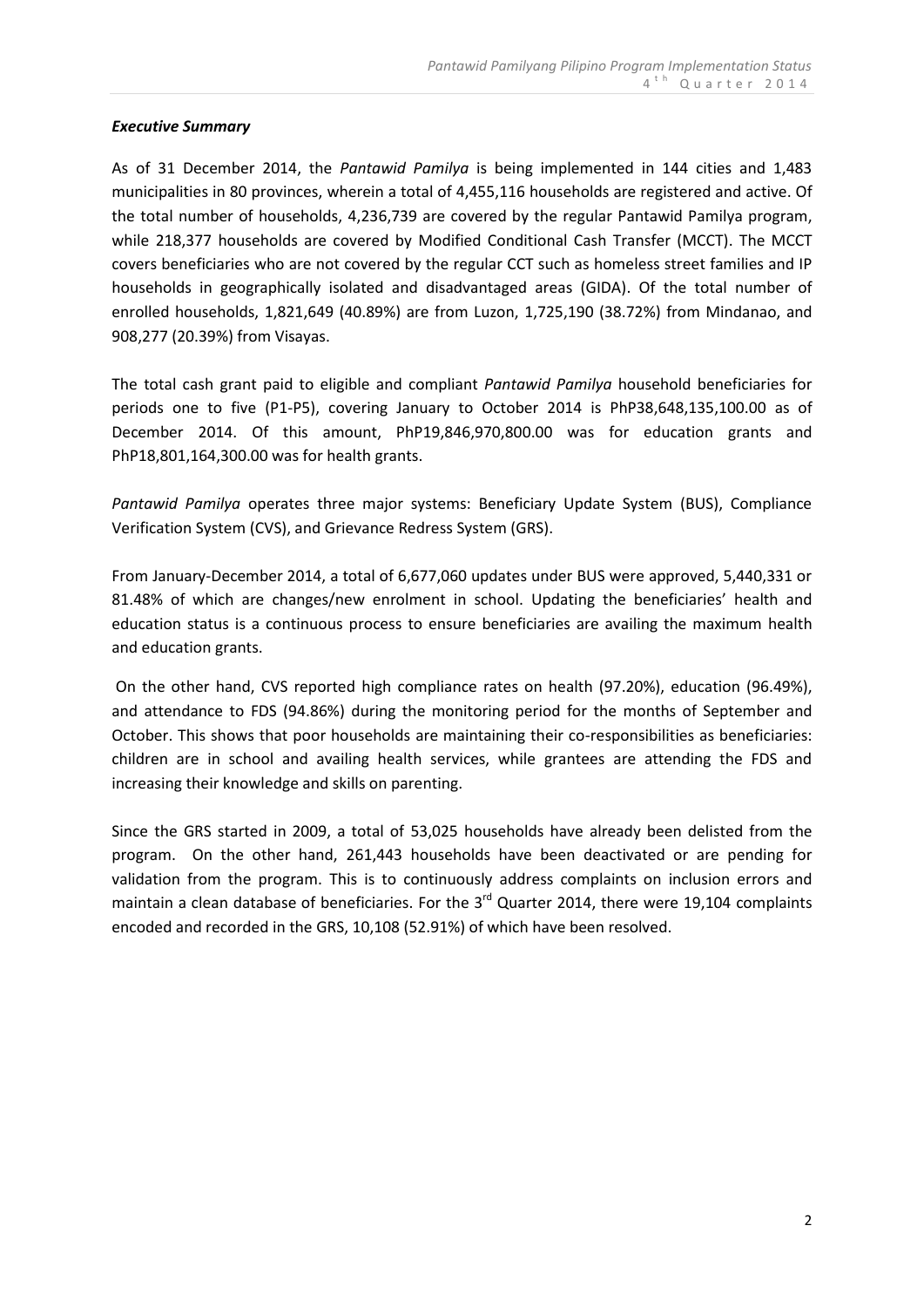#### **I. Program Coverage**

#### **A. Geographic Coverage**

| Table 1: Geographic Coverage by Level<br>Sets 1 - 7<br>(As of 31 December 2014) |                                         |                                           |                     |                           |
|---------------------------------------------------------------------------------|-----------------------------------------|-------------------------------------------|---------------------|---------------------------|
| <b>Level</b>                                                                    | <b>Nationwide</b><br>Count <sup>1</sup> | Target <sup>'</sup><br>Areas <sup>2</sup> | Actual <sup>3</sup> | Percentage of<br>Coverage |
| Region                                                                          | 17                                      | 17                                        | 17                  | 100.00%                   |
| Province                                                                        | 81                                      | 80 <sup>4</sup>                           | 80                  | 100.00%                   |
| City                                                                            | 144                                     | 144                                       | 144                 | 100.00%                   |
| Municipality                                                                    | 1,490                                   | $1,483^5$                                 | 1,483               | 100.00%                   |
| Barangay                                                                        | 42,029                                  | 41,999 <sup>6</sup>                       | 41,513              | 98.85%                    |

Pantawid Pamilya is already on its sixth year of implementation. The program started in 2008 covering 160 cities and municipalities in 28 provinces in all 17 regions. As of 31 December 2014, the program covers 41,513 barangays in all 144 cities and 1,483 municipalities in 80 provinces nationwide as shown in Table 1.

### **B. Household Coverage**

As of 31 December 2014, there are 4,455,116 active households registered in the program or 99.85% of the 4,461,732 target beneficiaries for Sets 1 to 7 (please see Table 2). Of the total number of households, 4,236,739 or 95.10% are covered by the regular Pantawid Pamilya program while 218,377 or 4.90% are covered by the Modified Conditional Cash Transfer (MCCT).

## **Table 2: Household Coverage<sup>7</sup> Sets 1 - 7 (As of 31 December 2014)**

| <b>Set/Year Started</b> | Target <sup>8</sup><br><b>Households</b> | <b>Number of</b><br><b>Enrolled</b><br><b>Households</b> | Percentage<br>(Target vs.<br>Actual) |
|-------------------------|------------------------------------------|----------------------------------------------------------|--------------------------------------|
| 1 (Started in 2008)     | 332,861                                  | 296,910                                                  | 89.20%                               |
| 2 (Started in 2009)     | 260,413                                  | 251,434                                                  | 96.55%                               |
| 3 (Started in 2010)     | 394,166                                  | 385,893                                                  | 97.90%                               |
| 4 (Started in 2011)     | 1,257,403                                | 1,217,279                                                | 96.81%                               |
| 5 (Started in 2012)     | 862,136                                  | 840,236                                                  | 97.46%                               |
| 6 (Started in 2013)     | 702,790                                  | 872,184                                                  | 124.10%                              |
| 7 (Started in 2014)     | 500,000                                  | 372,803                                                  | 74.56%                               |
| MCCT (no Set)           | 151,963                                  | 218,377                                                  | 143.70%                              |
| Total                   | 4,461,732                                | 4,455,116                                                | 99.85%                               |

*\*based on the approved 2014General Appropriations Act*

2 Source: Philippine Statistical Authority - National Statistical Coordination Board (September 2012)

<u>.</u>

6 Total number of covered/assessed barangays with poor households by the National Household Targeting Office (NHTO). Source: April 15, 2013 NHTO database. These barangays are not expected to be covered 100% since not all poor households are eligible in the program.

 $^7$  The difference between the target and the existing household beneficiaries is attributed to the number of households in Sets 1, 2 and 3 that exited early from the program and the delisting and deactivation households as of date.

 $^1$  Source: Philippine Statistical Authority - National Statistical Coordination Board (30 June 2014)

<sup>&</sup>lt;sup>3</sup> Areas covered by RCCT and MCCT

<sup>4</sup> Province of Batanes not covered given its high Human Development Index (Ranked 5th Highest NSCB 2000 HDI Report) and zero Poverty Incidence (NSCB 2009 Official Poverty Statistics)

<sup>&</sup>lt;sup>5</sup>Excluding six municipalities of Batanes Province and the island municipality of Kalayaan, Palawan (with only 12 households per NSO 2007 Census

<sup>&</sup>lt;sup>8</sup>Every year, the number of target households changes due to the dynamics of household status (some were deactivated, others were reactivated). For CY 2014, when the implementation of the HS expansion began, there is a slight change in total target households under Set 1-6. due to the reinstatement of delisted households due to the previous age limit of 15 years old.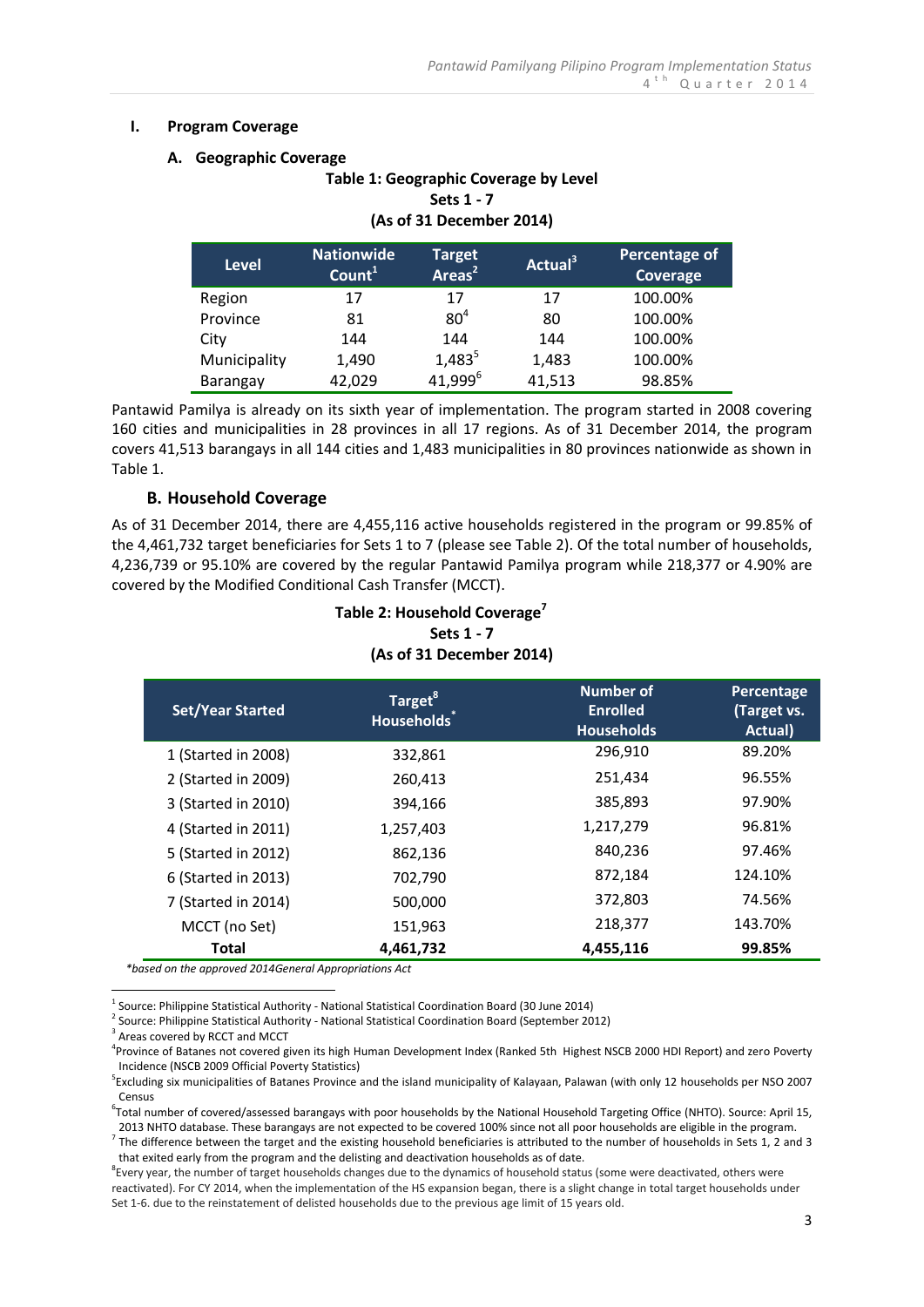The decrease in the number of registered households over the target under Sets 1-5 is due to the natural occurrence of attrition or the removal of beneficiaries who are over age from time to time. While, the overachievement of Set 6 registered households (124.10% over the target) is because of: (1) relaxation of the NPMT Resolution on ECR-2, which stated that households with households members that are gainfully employed are delisted, through NAC Resolution 11 Series of 2012, (2) lower attrition rate of households than expected, and (3) increased effort to locate households that were previously identified as eligible to be registered in the program. MCCT also exceeded its target (43.70 percentage points over the target) due to the inclusion of families affected by disasters such as typhoon Yolanda and the Zamboanga Siege.

Based on the distribution of households, 1,821,649 (40.89%) are from Luzon, 1,725,190 (38.72%) from Mindanao, and 908,277 (20.38%) from Visayas. (please see Figure 1). The largest share of beneficiaries are from Luzon and Mindanao, respectively, as most poor households are concentrated in these island groups.



# **Figure 1: Household Coverage by Island Group (As of 31 December 2014)**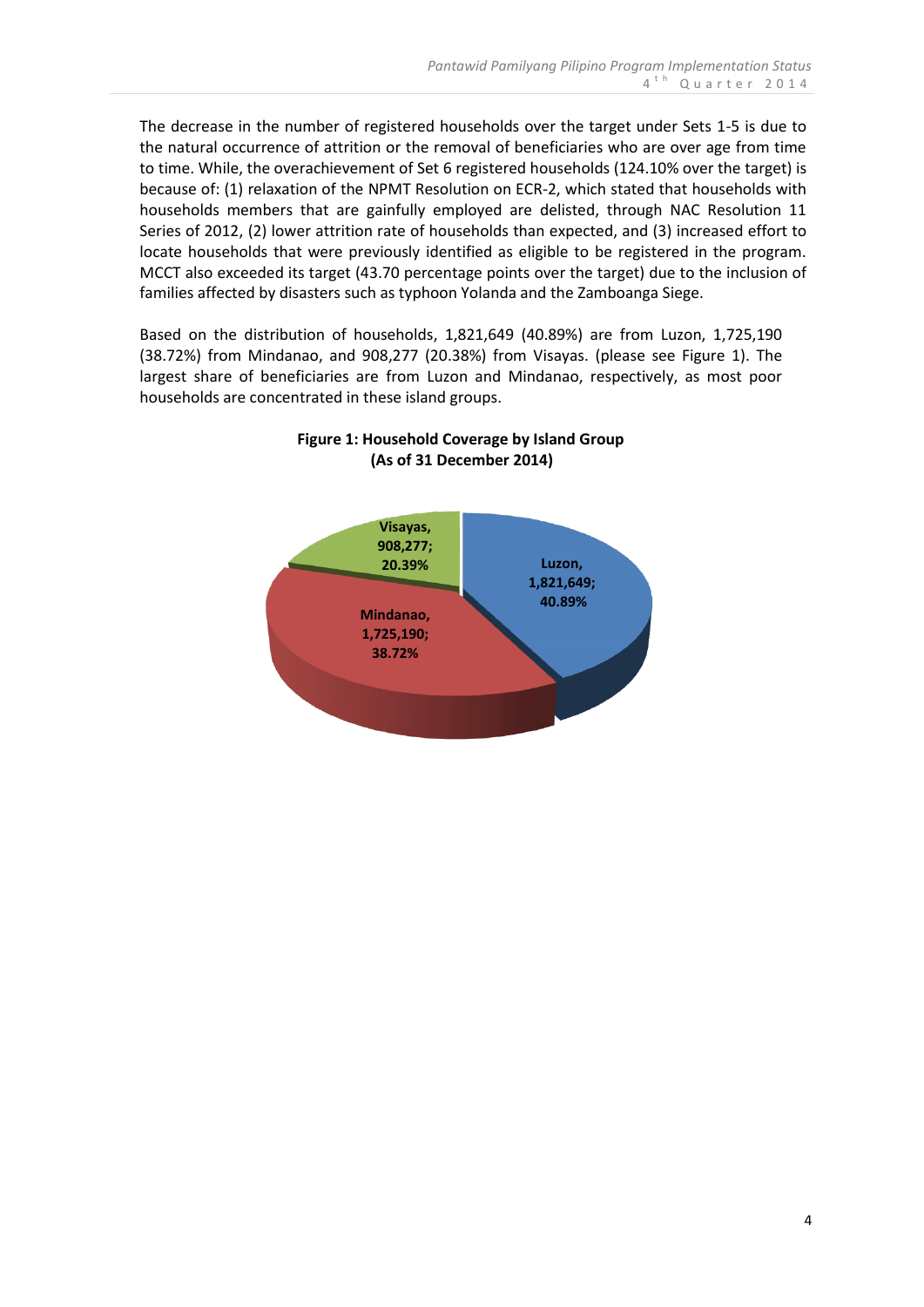### **II. Program Budget**

From January to October 2014, covering the first to fifth compliance periods, the total cash grants released as of December 2014 is PhP38,648,135,100.00, paid to eligible and compliant *Pantawid Pamilya* household beneficiaries. Of this amount, PhP18,801,164,300.00 was for health grants and PhP19,846,970,800.00 was for education grants.

In the effort to continuously improve the delivery of grants, the Department, thru the Land Bank of the Philippines, is engaging other service providers such as Globe Remit, local rural banks, and cooperatives as partner conduits. The table below shows the distribution of cash grants based on the payment modes.

| <b>Payment Mode</b>                       | <b>Education Grant</b> | <b>Health Grant</b> | <b>Total Amount</b> |
|-------------------------------------------|------------------------|---------------------|---------------------|
| Cash Card (CC)                            | 8,479,899,100.00       | 7,598,038,500.00    | 16,077,937,600.00   |
| Rural Bank (Offsite)                      | 3,424,833,800.00       | 3,223,429,200.00    | 6,648,263,000.00    |
| Globe Remit (GCash Offsite)               | 1,733,726,600.00       | 2,082,093,300.00    | 3,815,819,900.00    |
| JV SMART NATCCO (Offsite)                 | 1,658,403,300.00       | 1,619,940,500.00    | 3,278,343,800.00    |
| National Coverage (Offsite)               | 1,059,872,900.00       | 805,855,500.00      | 1,865,728,400.00    |
| Mindanao Alliance of Self-Help Societies- | 757,317,200.00         | 799,491,000.00      | 1,556,808,200.00    |
| Southern Philippines Educational          |                        |                     |                     |
| Cooperative Center (Offsite)              |                        |                     |                     |
| Philippine Postal Corporation (Offsite)   | 728,070,200.00         | 739,126,000.00      | 1,467,196,200.00    |
| National Coverage (OTC)                   | 567,538,200.00         | 512,856,000.00      | 1,080,394,200.00    |
| Philippine Postal Corporation (PPC-OTC)   | 409,325,500.00         | 418,224,300.00      | 827,549,800.00      |
| First Consolidated Bank (FCB)             | 349,840,300.00         | 297,029,400.00      | 646,869,700.00      |
| JV SMART NATCCO (OTC)                     | 203,845,000.00         | 219,743,600.00      | 423,588,600.00      |
| Cooperative (CFI)                         | 124,848,600.00         | 121,788,500.00      | 246,637,100.00      |
| Regional Coverage (Offsite)               | 132,330,300.00         | 107,277,500.00      | 239,607,800.00      |
| Regional Coverage (OTC)                   | 74,487,400.00          | 72,372,500.00       | 146,859,900.00      |
| Globe Remit (GCash OTC)                   | 50,079,500.00          | 83,218,000.00       | 133,297,500.00      |
| Mindanao Alliance of Self-Help Societies- | 31,411,600.00          | 47,105,000.00       | 78,516,600.00       |
| Southern Philippines Educational          |                        |                     |                     |
| Cooperative Center (OTC)                  |                        |                     |                     |
| Rural Bank (OTC)                          | 29,768,600.00          | 28,007,500.00       | 57,776,100.00       |
| Cash Card Mobile ATM (CC Mobile)          | 31,372,700.00          | 25,568,000.00       | 56,940,700.00       |
| <b>Grand Total</b>                        | 19,846,970,800.00      | 18,801,164,300.00   | 38,648,135,100.00   |

# **Table 3: Distribution of Cash Grants per Payment Mode First to Fifth Period of 2014 (January to October 2014)**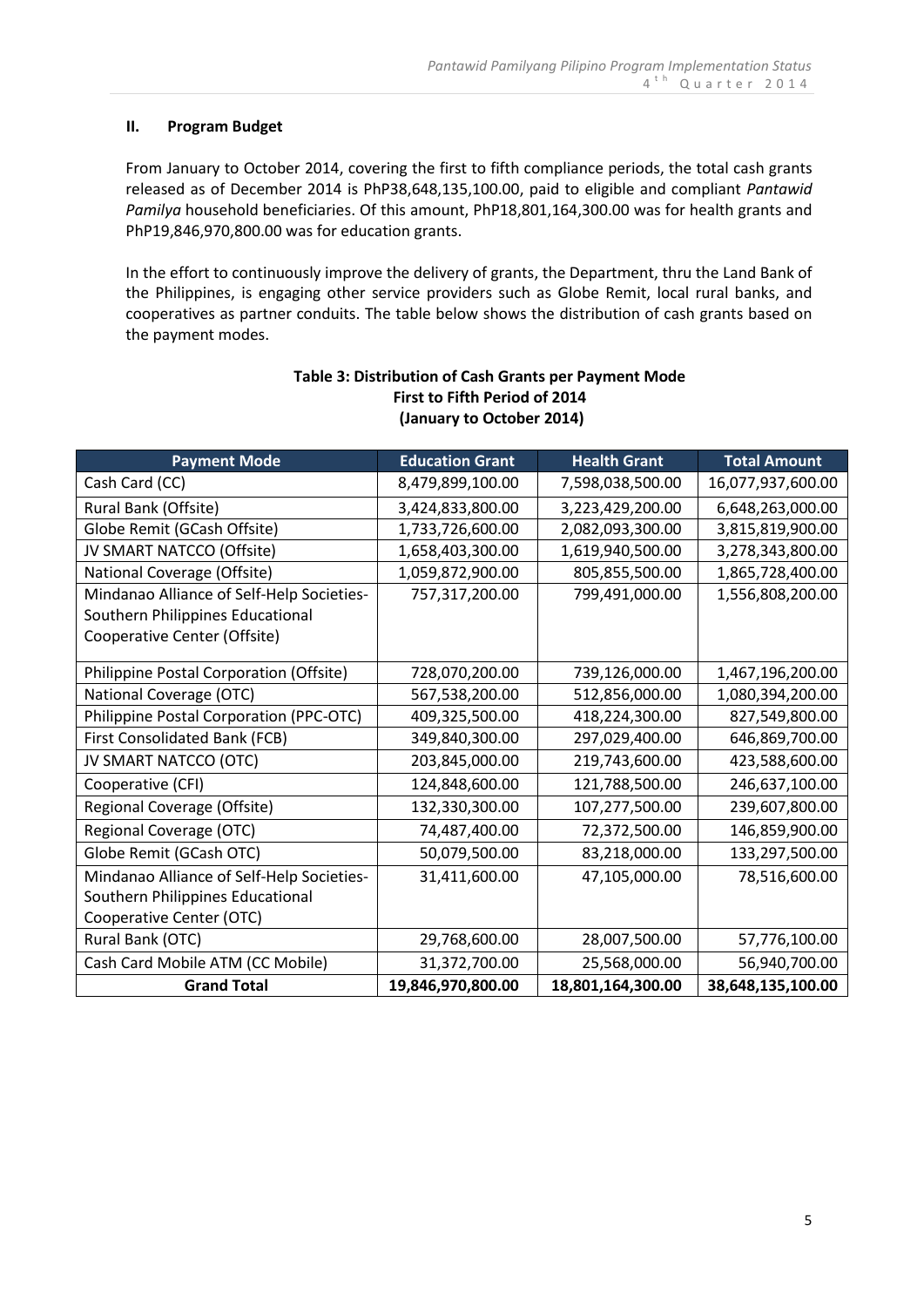#### **III. Systems Updates**

#### **A. Beneficiary Updates System (BUS)**

The BUS records changes in the status or condition of households. It captures recent information about household members to serve as basis in monitoring compliance of beneficiaries. Updating is a continuous process to ensure that the beneficiaries are availing the maximum health and education grants.

From January to December 2014, a total of 6,677,060 updates were approved by the RPMOs. The breakdown of the update types can be found below.

### **Table 4: Total Number of Updates (From January – December 2014)**

| <b>Type of Update</b>                                                     | <b>No. of Updates</b><br><b>Received</b> |
|---------------------------------------------------------------------------|------------------------------------------|
| Change/new enrolment in school                                            | 5,440,331                                |
| Change of monitored children for compliance                               | 691,250                                  |
| <b>Correction of Basic Info</b>                                           | 298,610                                  |
| Change/new registration in health center                                  | 114,279                                  |
| Change of grantee of the household                                        | 63,413                                   |
| Child coming back home or those that were biologically or legally adopted | 31,286                                   |
| Change of Address                                                         | 25,743                                   |
| Deceased beneficiaries                                                    | 9,632                                    |
| New born Children                                                         | 2,516                                    |
| <b>Total</b>                                                              | 6.677.060                                |

Out of the 6,677,060, change/new enrollment in school has the highest number of updates filed with 5,440,331 (81.48%), followed by change of monitored children for compliance with 691,250(10.35%). For November to December, 1,143,695 updates were approved by the RPMOs.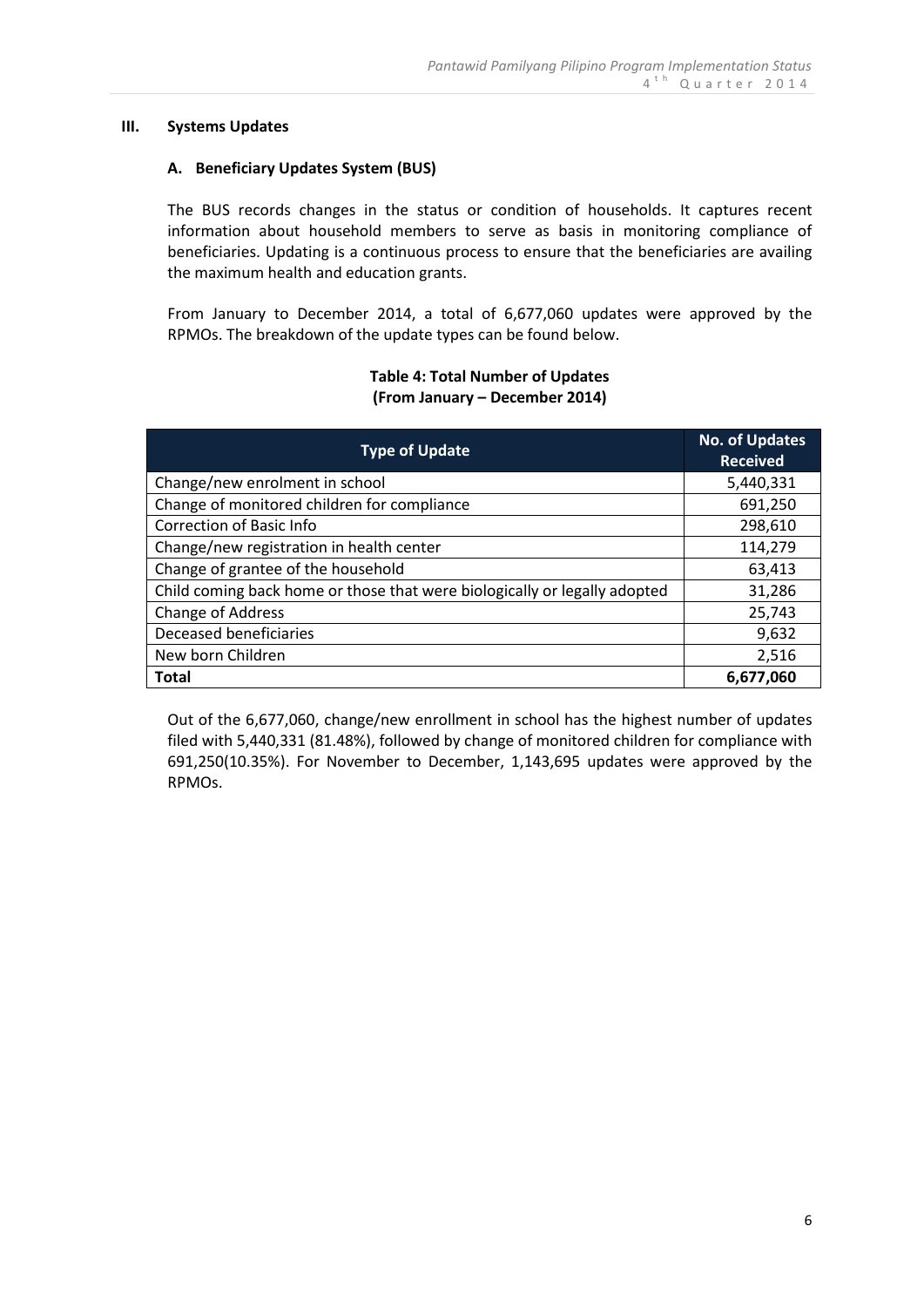# **B. Compliance Verification System (CVS)**

The CVS monitors the compliance of households with the conditionalities of the program as basis for the provision of grants. The table below shows the monthly compliance rates indicating the number of compliant household members for each type of conditionality for the period of September-October 2014.

## **Table 5: September-October 2014 Compliance Rates For Sets 1 to 7**

| <b>Conditionality</b>                                                               | <b>Number of</b>              | <b>Compliant Beneficiaries</b> |                | % Compliance<br>(Compliant over<br><b>Monitored)</b> |                |  |
|-------------------------------------------------------------------------------------|-------------------------------|--------------------------------|----------------|------------------------------------------------------|----------------|--|
|                                                                                     | <b>Monitored</b> <sup>9</sup> | <b>September</b>               | <b>October</b> | September                                            | <b>October</b> |  |
| <b>EDUCATION (Children 3-18)</b>                                                    |                               |                                |                |                                                      | 96.49%         |  |
| Attendance in Day Care Center/Pre-<br>School for Children 3-5 years old             | 676,909                       | 649,687                        | 650,688        | 95.98%                                               | 96.13%         |  |
| Attendance in Primary and Secondary<br>Schools for Children 6-14 years old          | 6,233,770                     | 6,050,959                      | 6,067,768      | 97.07%                                               | 97.34%         |  |
| Attendance in Primary and Secondary<br>Schools for Children 15-18 years old         | 759,536                       | 690,202                        | 692,669        | 90.87%                                               | 91.20%         |  |
| <b>HEALTH</b>                                                                       |                               |                                | 97.20%         |                                                      |                |  |
| Check-up/immunization for Pregnant<br>and Children 0-5 years old                    | 1,195,736                     | 1,148,179                      | 1,152,572      | 96.02%                                               | 96.31%         |  |
| Health (deworming) for Children 6-14<br>years old in Elementary Level <sup>10</sup> | 517,556                       | 515,460                        |                | 99.60%                                               |                |  |
| <b>FAMILY DEVELOPMENT SESSION</b>                                                   |                               |                                |                | 94.86%                                               |                |  |
| Attendance to FDS by Parents                                                        | 4,136,490                     | 3,919,771                      | 3,972,593      | 94.76%                                               | 94.95%         |  |

Compared to the previous compliance period (July-August), compliance rate on education and health increased to 96.46% and 97.20% from 95.77% and 97.05% while family development session decreased to 94.86% from 95.13%.

<u>.</u>

<sup>9</sup> *The monitored household members are the same for the months of September-October*

<sup>10</sup>*Deworming is conducted twice annually for each child ages 6-14 that are enrolled in elementary school*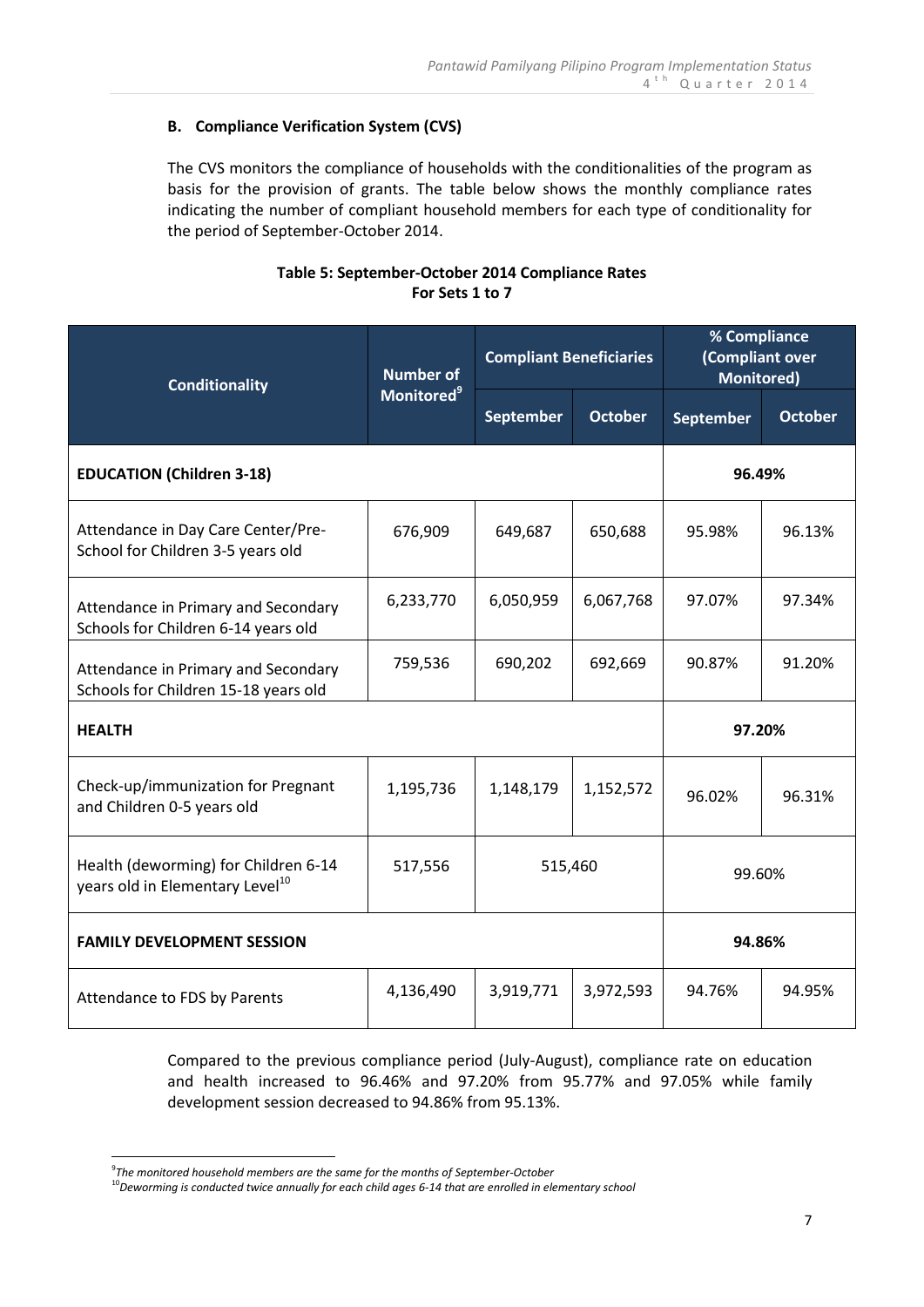# **C. Grievance Redress System (GRS)**

For the  $4<sup>th</sup>$  Quarter 2014, a total of 19,104<sup>11</sup> complaints were encoded and recorded in the GRS for the  $4<sup>th</sup>$  Quarter 2014 via various modes such as calls, grievance forms, texts, social networking sites, snail mail, and electronic mail. Of the 19,104 encoded grievances, 10,608 (52.91%) have been resolved.

| <b>GRIEVANCE CATEGORY</b>                     | <b>ON-GOING</b> | <b>RESOLVED</b> | <b>TOTAL</b> | % RESOLVED |
|-----------------------------------------------|-----------------|-----------------|--------------|------------|
| Not Listed                                    | 6,193           | 3,558           | 9,751        | 36.49%     |
| <b>Contested Compliance Verification Data</b> | 1,756           | 3,684           | 5,440        | 67.72%     |
| Payment-related                               | 512             | 940             | 1,452        | 64.72%     |
| Others                                        | 186             | 871             | 1,057        | 82.40%     |
| Ineligibility                                 | 124             | 471             | 595          | 79.16%     |
| Misdemeanor                                   | 48              | 243             | 291          | 83.51%     |
| <b>Complaints regarding School Facilities</b> | 4               | 181             | 185          | 97.84%     |
| Appeals                                       | 133             | 36              | 169          | 21.30%     |
| Registration                                  | 19              | 54              | 73           | 73.97%     |
| <b>Complaints regarding Health Facilities</b> | 10              | 38              | 48           | 79.17%     |
| Complaints against Project Office/ML/PL       | 7               | 27              | 34           | 79.41%     |
| <b>External Pressure</b>                      | 4               | 5               | 9            | 55.56%     |
| <b>TOTAL</b>                                  | 8,996           | 10,108          | 19,104       | 52.91%     |

## **Table 6: Total Number of Complaints Received (From October - December 2014)**

Compared to the previous report (3 $^{\text{rd}}$  Quarter), the grievance cases in the 4<sup>th</sup> Quarter of 2014 increased to 19,104 from 15,520 transactions encoded and recorded in the 3 $^{\text{rd}}$  Quarter. Out of the total number, Most of the cases fall under the category "Not listed" with 9,751 or 51.04% of the cases, which can be attributed to the expansion of the program to cover children aged 15-18 years old.

<sup>&</sup>lt;u>.</u>  $11$  Data Source: GRS Data Entry Application as of  $4<sup>th</sup>$  Quarter 2014.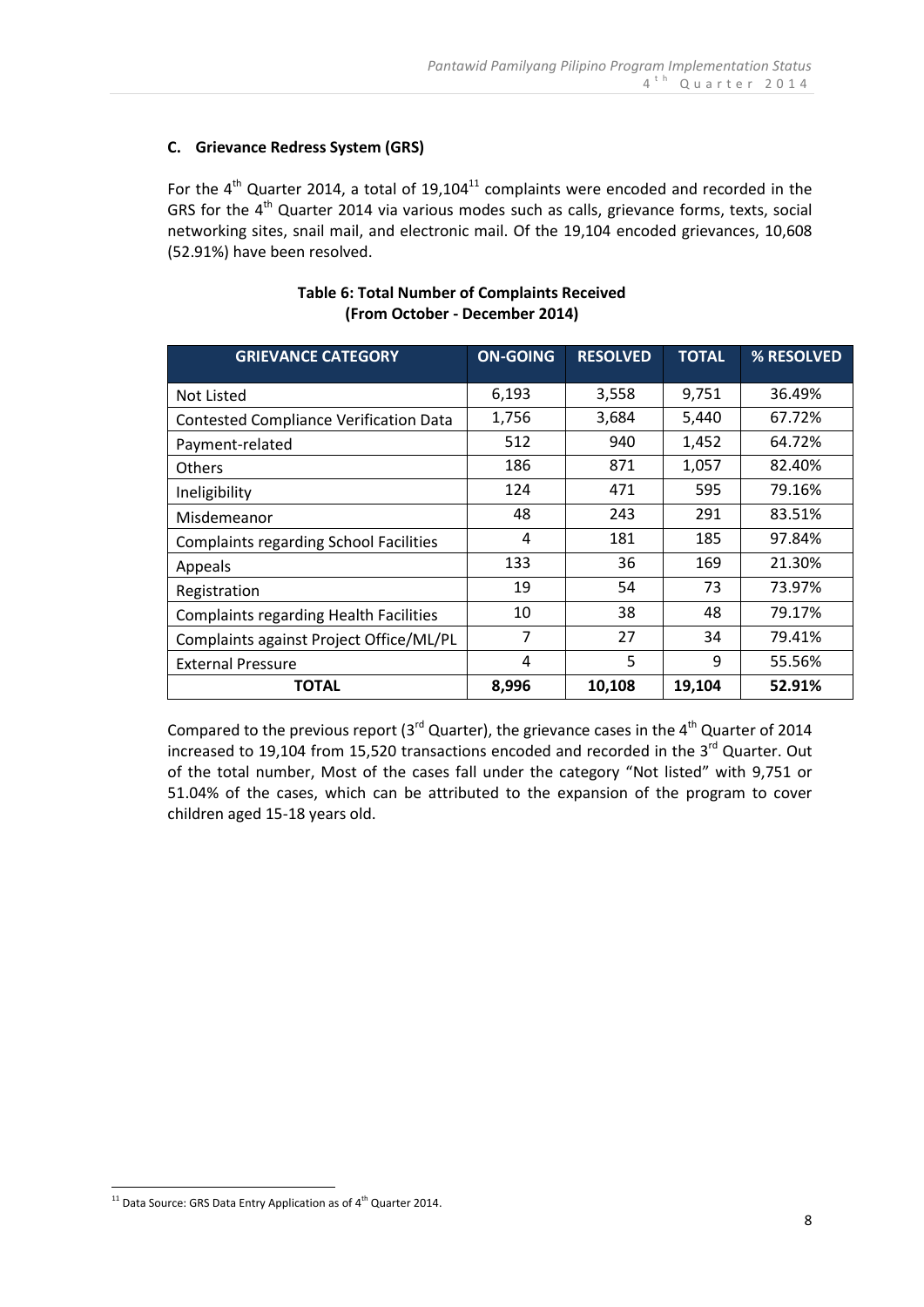The GRS also accounts the total number of delisted and deactivated households since 2009. As of 31 December 2014, 53,025 household beneficiaries have been delisted based on existing policies, while 261,290 have been deactivated and pending for validation of field offices. Deactivated households are households that no longer have children 0-18 years old for monitoring. On the other hand, delisted households are households that have been removed from the program due to the following reasons: fraudulent acts, inclusion error, and household waived their inclusion into the program.

The total number of delisted household by category is provided below (Please see Tables 7 and 8).

| Table 7: Total Number of Delisted Based on the Existing Policies |
|------------------------------------------------------------------|
| (As of 31 December 2014)                                         |

| <b>Category of Delisted HHs</b>       | No. of HHs |
|---------------------------------------|------------|
| Delisted – Not Eligible <sup>12</sup> | 15,724     |
| Waived                                | 14,405     |
| Inclusion error <sup>13</sup>         | 11,405     |
| Moved to non-Program area             | 6,792      |
| Fraudulent acts                       | 5,059      |
| <b>Total</b>                          | 53,025     |

# **Table 8: Total Number of Deactivated: Pending for Validation (As of 31 December 2014)**

| <b>Category of Deactivated HHs</b>                                | No. of HHs |
|-------------------------------------------------------------------|------------|
| <b>Pending for Validation</b>                                     | 261,290    |
| No more eligible children for monitoring <sup>14</sup>            | 233,072    |
| No longer located in the area                                     | 23,902     |
| For Final Resolution Prior to Delisting by the Field Office       | 4,316      |
| Verified/Certified by the Field Office                            | 153        |
| Did not attend Community Assembly certified by RPMO <sup>15</sup> | 153        |
| Total                                                             | 261.443    |

<u>.</u>

<sup>12</sup> *Households that have a member who is gainfully employed and have regular income*

<sup>13</sup>*Complaint about active registered beneficiaries who is considered to be ineligible to receive the Program's benefits and validated as such*

<sup>14</sup>*This is subject for validation in line with the high school expansion where households under this category will be reinstated in the program if found having eligible children 15-18 years old*

<sup>15</sup>*Delisted households under Sets 1-3 that did not attend Community Assembly*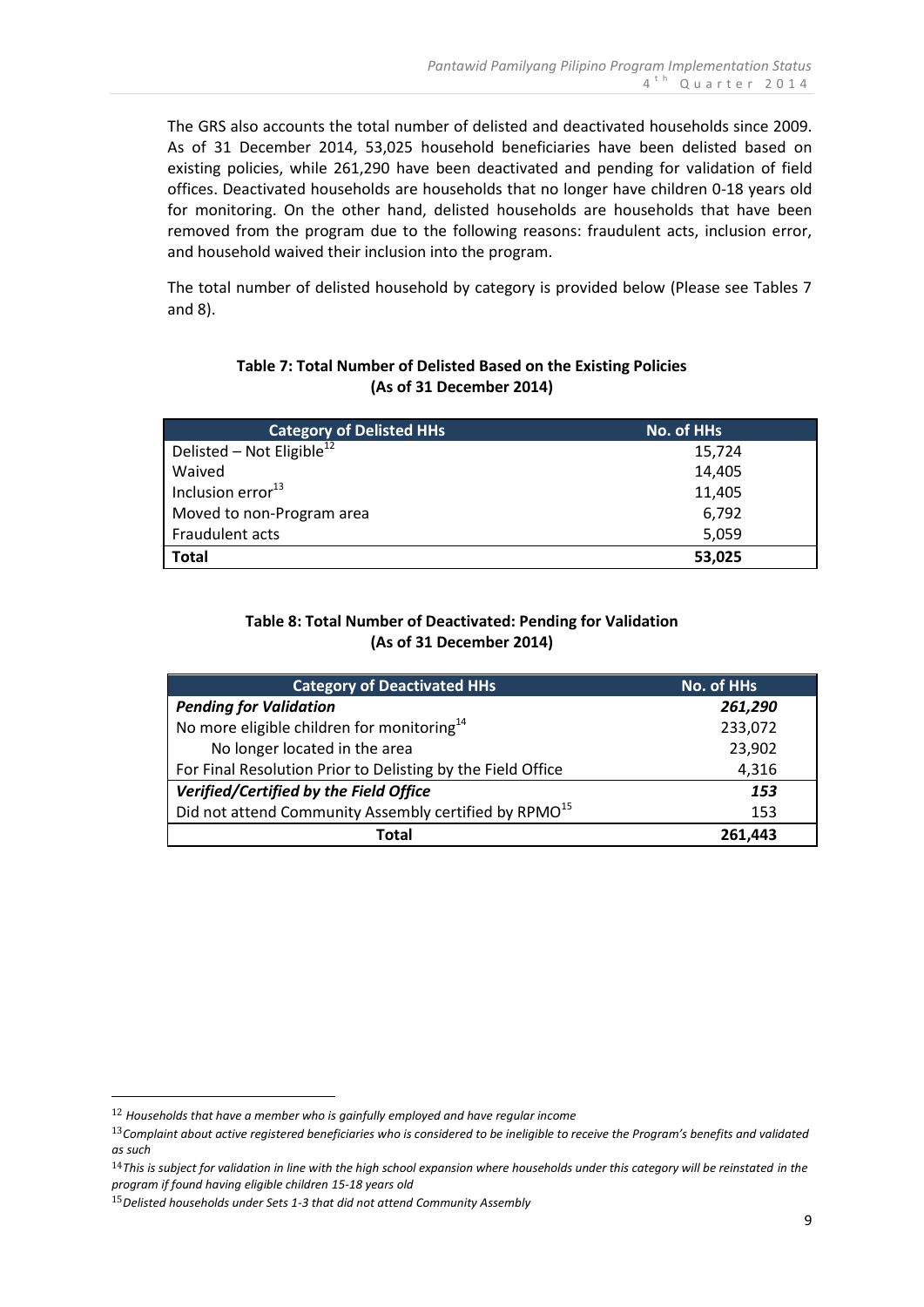## **IV. Program Staff**

A total of 13,264 technical and administrative positions assigned at the National and Regional Offices (including staff assigned at the covered provinces and cities/municipalities) has been approved for the program. As of 31 December 2014, 11,662 staff members have been hired or 87.92% of the total approved positions. This is due to the ongoing hiring of City/Municipal Link for Set 7 at the regional level. Additionally, 8,451 staff members have been contractualized (63.71% of the total hired staff).

| <b>Level</b>       |                       | <b>Number of Approved</b><br><b>Positions</b> | Number of<br><b>Hired Staff</b> | %       |
|--------------------|-----------------------|-----------------------------------------------|---------------------------------|---------|
|                    | Contractual           | 295                                           | 237                             | 80.34%  |
| <b>National</b>    | Cost of Service (MOA) | 28                                            | 26                              | 92.86%  |
|                    | Job Orders            | 32                                            | 27                              | 84.38%  |
| <b>SUB-TOTAL</b>   |                       | 355                                           | 290                             | 81.69%  |
|                    | Contractual           | 8,730                                         | 8,214                           | 94.09%  |
| Regional           | Cost of Service (MOA) | 3,839                                         | 2,818                           | 73.40%  |
|                    | Job Orders            | 340                                           | 340                             | 100.00% |
| <b>SUB-TOTAL</b>   |                       | 12,909                                        | 11,372                          | 88.09%  |
| <b>GRAND TOTAL</b> |                       | 13,264                                        | 11,662                          | 87.92%  |

## **Table 9: Number of Approved and Actual Number of Program Staff (As of 31 December 2014)**

### **V.Other Accomplishments/Updates**

- **A. Convergence with National Government Agencies**
- **Partnership with Commission on Higher Education, Department of Labor and Employment and Philippine Association of State Universities and Colleges on the Student Grants in-Aid Program for Poverty Alleviation (SGP-PA) and the Expanded SGP-PA**. As of December 2014, there are 27,280 enrolled student grantees in State Universities and Colleges or 67.32% of the 40,524 target beneficiaries.
- **Partnership with the Philippine Health Insurance Corporation** has covered 4.2 million Pantawid beneficiaries under the **National Health Insurance Program.** The remaining Pantawid beneficiaries will also be covered by the Philhealth soon. There are also three (3) policies on the pipeline to make the health insurance coverage more responsive to the needs of Pantawid beneficiaries:
	- **a)** Policy on the Coverage of Single Parents below 21 years old and of Emancipated Individuals who are part of the Pantawid Pamilya Program;
	- **b)** Policy on the Availing procedures of Pantawid dependents who are far from their families like the Student Grantees of the SGP-PA; and,
	- **c)** Expansion of the coverage of Indigent Members to include Modified Conditional Cash Transfer (MCCT) Program of the DSWD for 2015.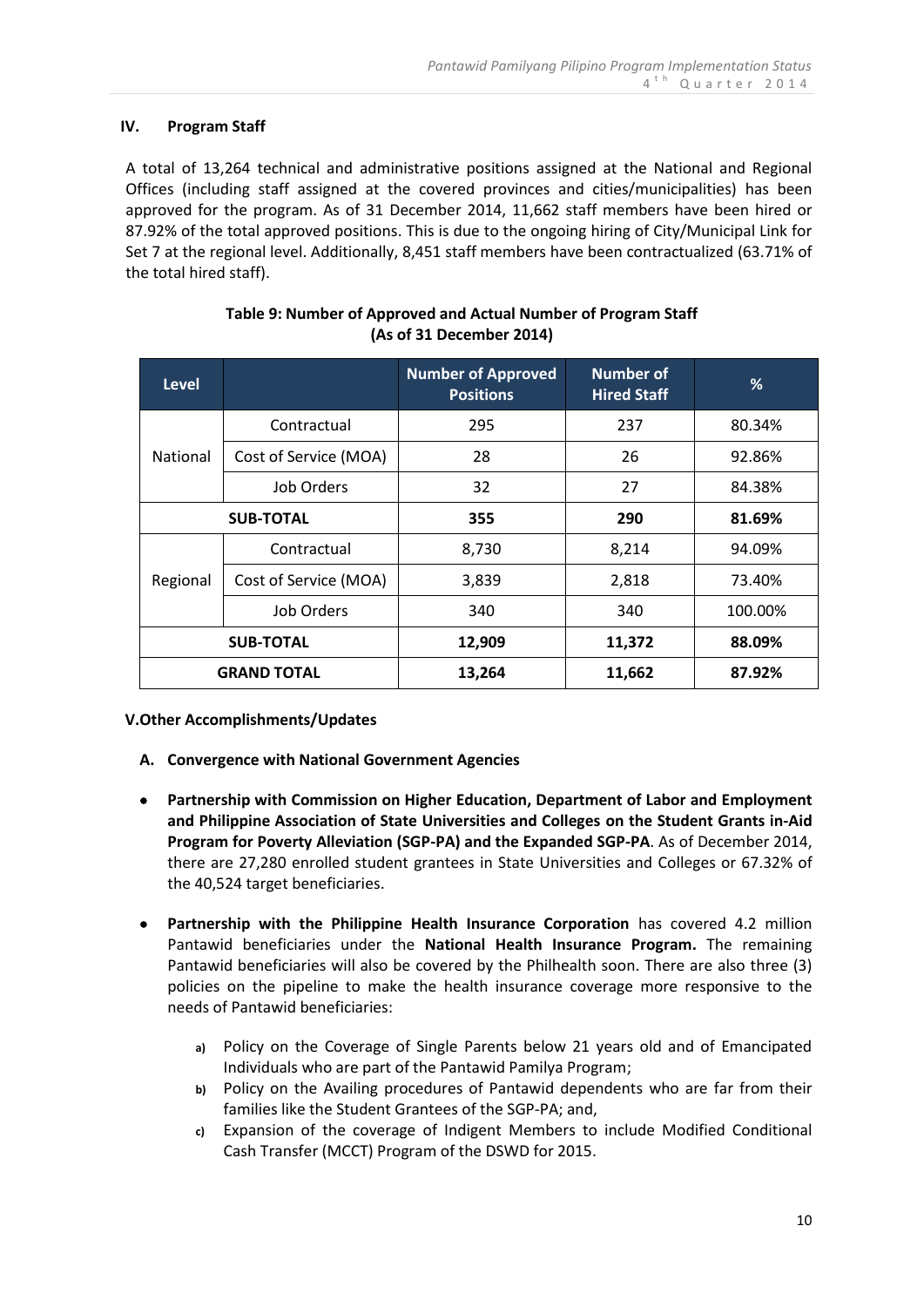## **B. Major Activities Conducted by Pantawid Pamilya**

- **Massive Validation of children aged 15-18 years old** who are potential beneficiaries of the expansion of the age coverage of the program up to High School. As of 23 December 2014, a total of 1,019,391 children aged 15-18 years old were registered and monitored for their compliance or 84.95% of the 1.2 million children. Out of the total children, 764,673 are in high school while 254,718 are in elementary school. The reason for the unachievement of the target is that some households prefer to register the younger children than children aged 15-18 and there are some households that have been validated no longer have eligible children for registration.
- **Registration of Set 7 households**, a total of 500,000 households were targeted to be registered for 2014. As of 23 December 2014, there are a total of 380,337 (76.07%) active households registered under Set 7. Below is the status of registration per batches of Set 7.

| Set          | <b>Target</b> | Registered | %       |
|--------------|---------------|------------|---------|
|              |               |            |         |
| 7A           | 117,000       | 135,322    | 115.66% |
| <b>7B</b>    | 124,000       | 67,031     | 54.06%  |
| 7C           | 259,000       | 132,360    | 51.10%  |
| $7F^{16}$    | 80,494        | 45,624     | 56.68%  |
| <b>TOTAL</b> | 500,000       | 380,337    | 76.07%  |

- Various *Workshops/Trainings* were conducted to provide participants with knowledge and skills that will help them effectively and efficiently perform their roles in the program. The workshops/trainings conducted for the  $4<sup>th</sup>$  Quarter of the year are the following:
	- o Training on Strategic Human Resource and Personnel Administration Management
	- o Training for Parent Leader Level I and II

<u>.</u>

- o Level up Skills Enhancement Workshop: Working Towards an Efficient and Client Friendly GRS (3<sup>rd</sup> Batch)
- o Regional Monitoring and Evaluation Officers Training Workshop
- Skills Enhancement training for Pantawid Administrative Assistants

 $16$  Set 7E is not included in the original target rather additional households for validation to help complete the target households